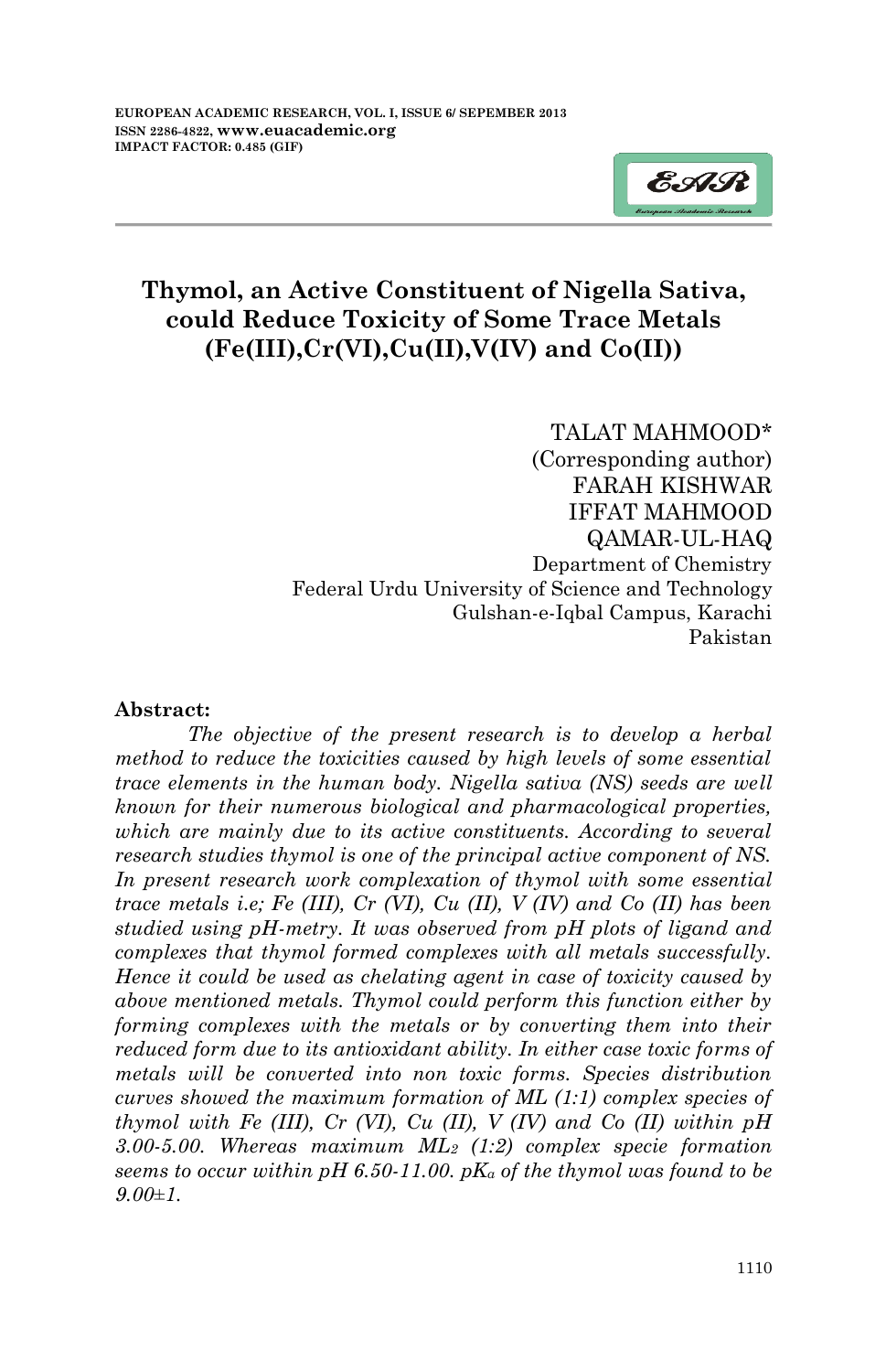**Key words**: *Nigella sativa*, Thymol, Chelating agent, Antioxidant, Essential metal toxicity, pH-metry.

# **Introduction**

Thymol  $(2-isoprovl-5-methylphenol)$   $(C_{10}H_{14}O)$  (Fig. 1) is a natural monoterpene phenol which can be isolated from the essential oils of various plants [1]. It is main constituents of *Nigella sativa* seed also [2, 3]. In several research studies different bioactivities and pharmacological properties of *N. sativa* seeds were found to be due to thymol which include antioxidant [4], anti-microbial [5-8] and anti-inflammatory [9] activities. Thymol has also been reported to possess antimutagenic [10], anti-tumor [11] and fungicide [12] effects.

Thymol has been determined in *Nigella sativa* oil through differential pulse voltammetric method. The voltammograms showed reproducible peaks at  $E_p + 0.49$  V for thymol [13]. The level of thymol in *N. sativa* seeds through high performance liquid chromatography technique has been reported to be  $169.35 \pm 100.12$  [2].

Iron has a key role in our life, as it is an essential component of several proteins and enzymes. It can serve different functions because of the fact that it can exist in two different ionic states, ferrous and ferric iron, e.g.; it can serve as a cofactor to enzymes involved in oxidation-reduction reactions [14]. Iron (III) forms complexes with numerous ligands such as chloride, cyanide, amines etc., but oxygen containing ligands have high affinity for it [15].

Chromium is widely distributed in our entire environment including air, water, soil, plants and in animals.  $Cr^{3+}$  and  $Cr^{6+}$  are the most common form of chromium [14, 16]. Trivalent state is effective and is used as an essential mineral for human beings. It plays important role in metabolism of carbohydrate and lipid [17, 18]. In acidic solution Cr (VI) is a powerful oxidant [15].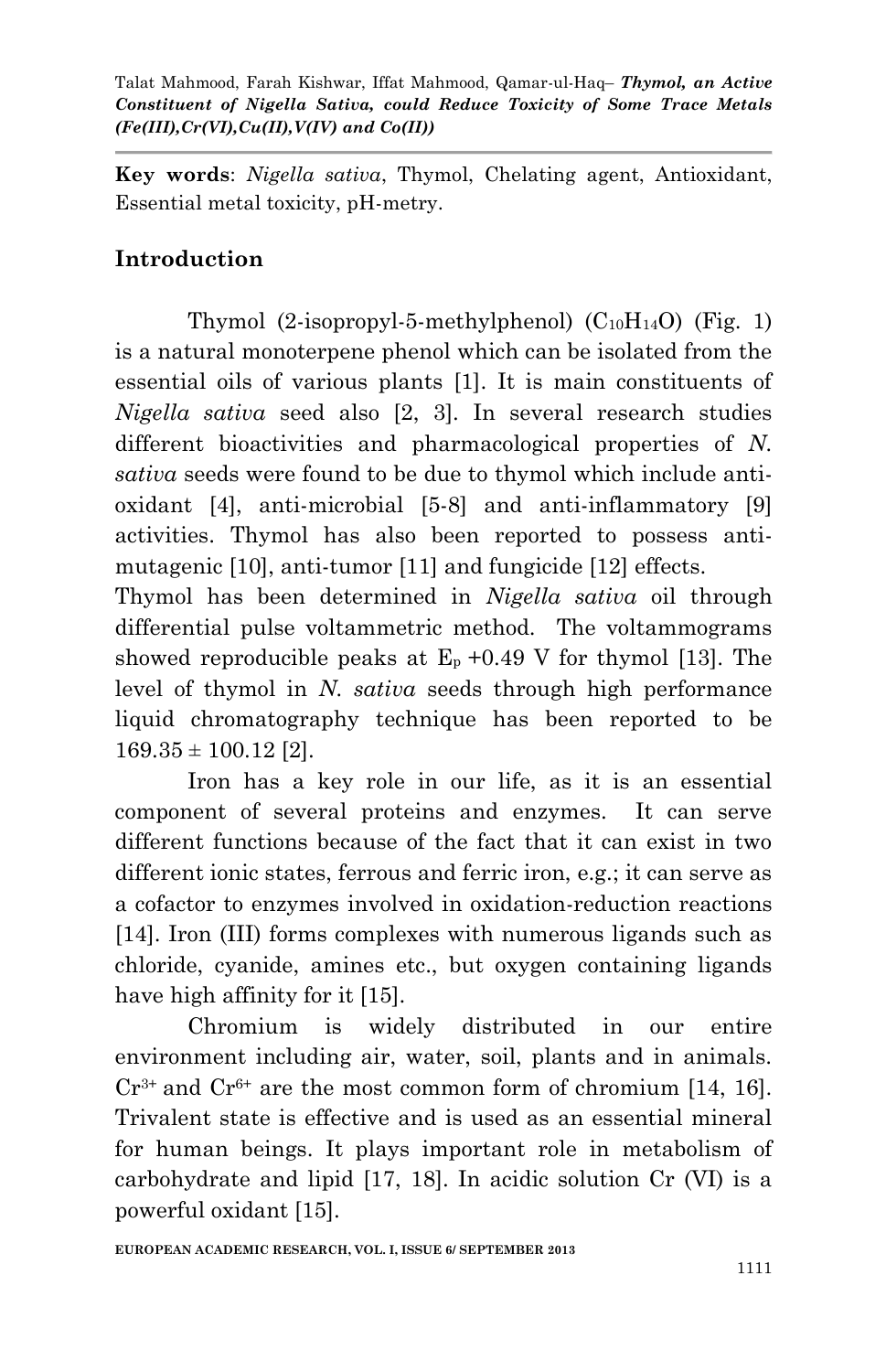Copper compounds commonly occurs as copper (II) salts. Since copper can easily accept and donate electron, it plays a vital role in oxidation reduction reactions of the body as well as in scavenging of free radicals [19]. It also serves as a constituent of several proteins and enzymes [20]. Several Cu (II) complexes can be obtained by treating aqueous solutions with different ligands [21].

Vanadium is another essential trace element which is necessary for growth, bones development, and healthy teeth and also for reproduction [14, 16]. The ability of vanadium to exist as V(IV) and V(V) makes it very important in several enzymatic reactions [22]. Vanadium (IV) forms complexes with several ligands, but the chemistry of vanadium (IV) is dominated by oxygen compounds or oxo-vanadium (IV) ion  $(VO<sup>2+</sup>)$ .

Cobalt is also an essential element for human as it is the key mineral of vitamin  $B_{12}$  [14] and therefore, it helps in red blood cells formation and nerve tissue maintenance. It helps in metabolism of carbohydrates, protein, fats and folic acid [23]. Co (II) is its most stable oxidation state and it forms numerous complexes.

Above discussed trace elements are very important as they perform a variety of essential structural and regulatory roles. But it is a fact that if the deficiency of any of them may be fatal, their excess can be equally deadly. Hence upper level (UL) of their recommended intakes (RDA) should not exceed (Table 1) [24]. If metal's intake exceeds the UL, it results in metal toxicity which is very dangerous. For example, excess iron promotes the formation of free radicals and causes cell death due to excess oxidation of cellular components. Iron overload can damage iron storing organs, especially heart and liver. Iron toxicity may result in heart diseases, diabetes, arthritis and cancer [25, 26]. High levels of chromium may cause renal failure. Specially Cr (VI) is a strong irritant and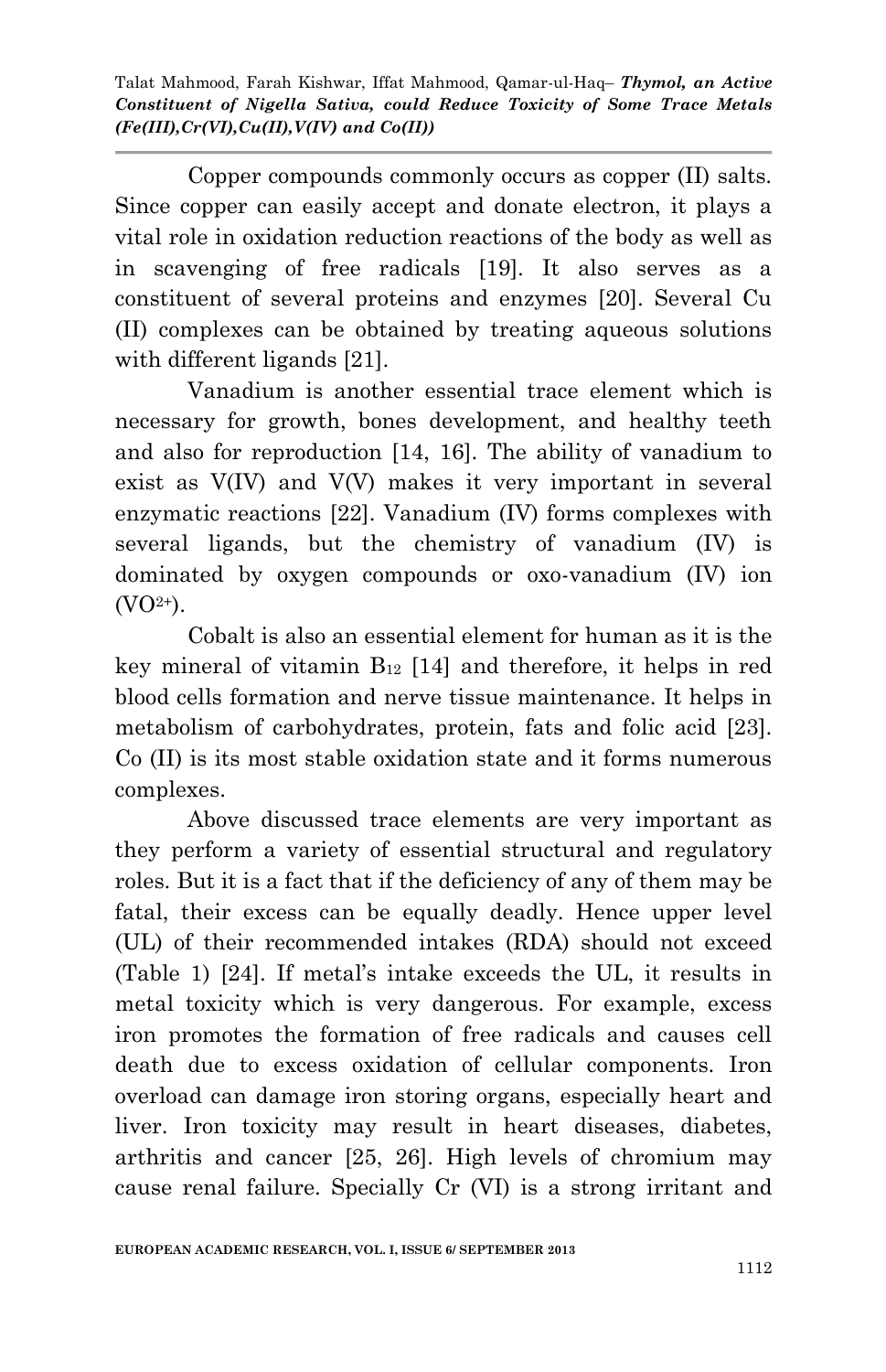can cause allergic reactions, such as skin rashes. At high levels its inhalation may irritate nose lungs, stomach and intestines, whereas its ingestion can cause stomach upsets and ulcers, convulsions, kidney and liver damage and even death [27]. Excessive copper intake may cause headache, nausea, abdominal pain and diarrhea. Acute copper toxicity may result in heart problems, liver damage, jaundice, kidney failure, coma and death [24]. Vanadium toxicity may result in stunted growth. High doses of vanadium even may lead to death [28]. Exposure to vanadium dust may result in rhinitis, nose bleeds, conjunctivitis, and pain in chest, sore throat and cough. Large doses of cobalt might stimulate thyroid and bone marrow functions [29].

## **Material and Methods**

**Reagent and glassware:** All the reagents used were of analytical grade, purchased from Merck, Bio Basic Inc., and MP Biochemicals LLC. All glassware used was of standard quality. They were properly cleaned and rinsed with distilled- deionized water. For pH-metric studies ferric chloride (hexa hydrate), potassium dichromate, copper sulphate (penta hydrate), vanadyl sulphate (penta hydrate), cobalt acetate (tetra hydrate), thymol and sodium hydroxide were used.

#### **Instrumentation:**

*Electrical balance:* Shimadzu, Model AX 200 was used for weighing.

*pH meter:* Jenway, Model 3510 pH meter.

**Sample Preparation:** Caliberation buffers of pH 4.00 and 7.00 were prepared using buffer tablets. NaOH  $(0.1 \text{ M})$ , FeCl<sub>3</sub>.6H<sub>2</sub>O  $(0.005 \ M)$ ,  $K_2Cr_2O_7$   $(0.005 \ M)$ ,  $CuSO_4.5H_2O$   $(0.005 \ M)$ ,  $VOSO_4.5H_2O$  (0.005 M),  $Co(CH_3COO)_2.4H_2O$  (0.005 M) and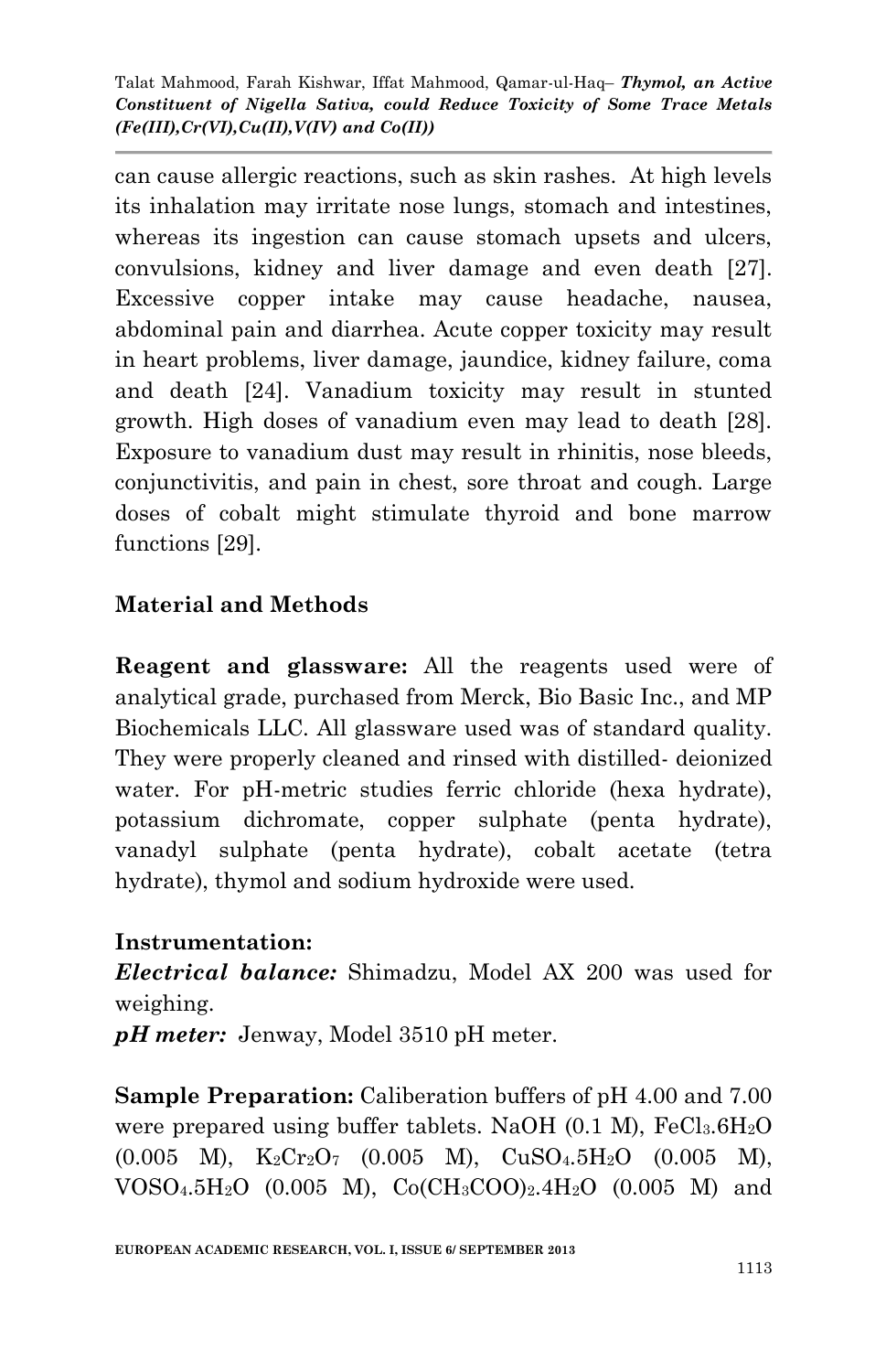thymol (0.005 M) were also prepared. NaOH was standardized using oxalic acid as standard solution, every time, before use.

### **Experimental:**

*pH-metric studies:* All pH metric titrations were performed at 25±5˚C. All pH metric titrations were carried out in a double walled glass cell. The temperature was controlled by circulating water through a thermostat (HAAKE, KT 33 Germany). The capacity of the cell was 100 mL. The rubber stopper of the cell contained four holes, one for micro-burette for addition of standard base, another one for purging inert gas (Nitrogen) and the third hole for the removal of oxygen and the forth for glass electrode. The solution completely deareated by passing  $N_2$  gas for 30 minutes in a sealed flask and was protected with atmosphere.

*pH-metric titration of ligand (Thymol):* For this purpose, 40 mL of thymol solution (0.005M) and 10 mL of distilled deionized water were taken in the pH metric cell containing magnetic bead. Purified nitrogen gas was perged through the solution for half an hour. Then the thymol solution was titrated against 0.1M standard sodium hydroxide solution. NaOH solution was standardized using 0.05M Oxalic acid solution prior to the pH metric titration of thymol.

During titration regular stirring was maintained by means of magnetic stirrer. Standard NaOH was added in sufficiently small increments of 0.05 mL with the help of microburette and after each increment pH of the reaction mixture was recorded till pH was not affected by further addition of standard NaOH. pH values were plotted against the added volume of standard NaOH.

*pH-metric titrations of metal{Fe(III), Cr(VI), Cu(II), V(IV) and Co(II)}- Thymol complexes:* For pH metric titration of Fe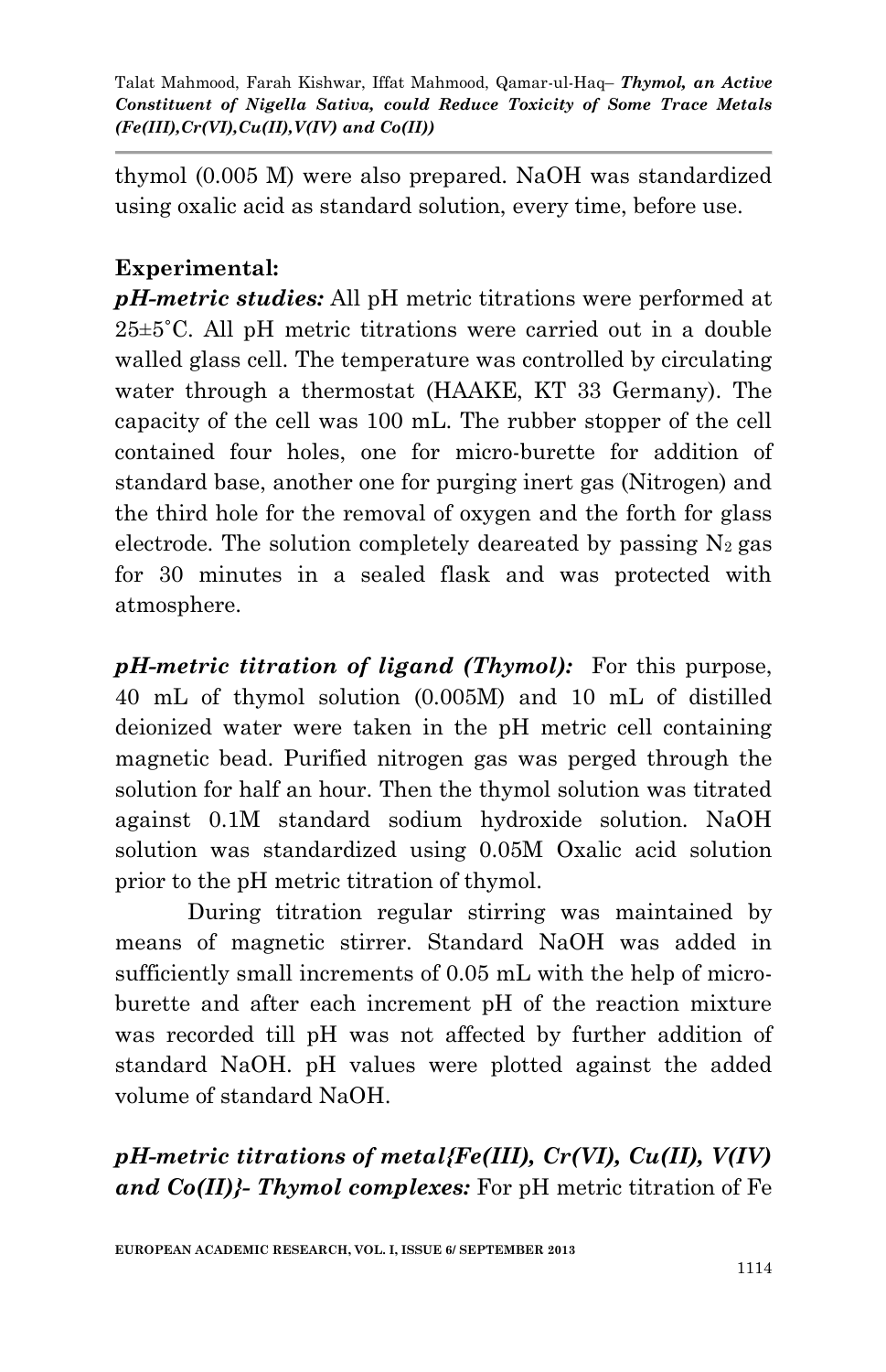(III)-thymol complex, 40mL of thymol solution (0.005M) and 10mL of Fe (III) solution (0.005M) were mixed to give 1:4 metalligand solution. The resulting reaction mixture was titrated against standard sodium hydroxide solution (0.1M) under the same conditions and in the same manner as previous two titrations, in order to compare pH metric titration of thymol and Fe (III)-thymol complex.

Similarly, pH metric titrations of other complexes of thymol i.e; complexes with  $Cr(VI)$ ,  $Cu(II)$ ,  $V(IV)$  and  $Co(II)$  were performed in the same manner and under the same conditions. For each titration pH values were plotted against volume of standard NaOH added, which provide valuable information. With the help of pH-metric data species distribution curves were also plotted to find out best pH values for M (free metal),  $ML$  (1:1 complex) and  $ML_2$  (1:2 complex) species.

#### **Results and Discussion**

*pH-metric Titrations of Thymol and its Complexes:* As a reference, titration was initially performed with ligand (thymol) solution. Here only one curve near pH 10.80 was observed. Initial pH of thymol was 6.72. It increased rapidly with the addition of NaOH and then became constant. pK<sup>a</sup> of the thymol was calculated using the relation  $pK_a$ = -log  $K_a$ . It was found to be 9.00±1, which is close to the reported value 10.50 [30].

To check complexation similar titrations were repeated with complexes of thymol with some metals i.e. iron(III),  $chromium(VI)$ ,  $copper(II)$ , vanadium  $(IV)$  and  $cobalt(II)$ . Significant changes in the titration curves of complexes and ligand were observed in all the cases (Fig. 2), which shows release of H+ ions due to complexation.

In case of Fe(III)-thymol complex, two prominent curves were observed near pH 3.00 and 10.00. First curve shows rapid reaction between metal and ligand, which may be due to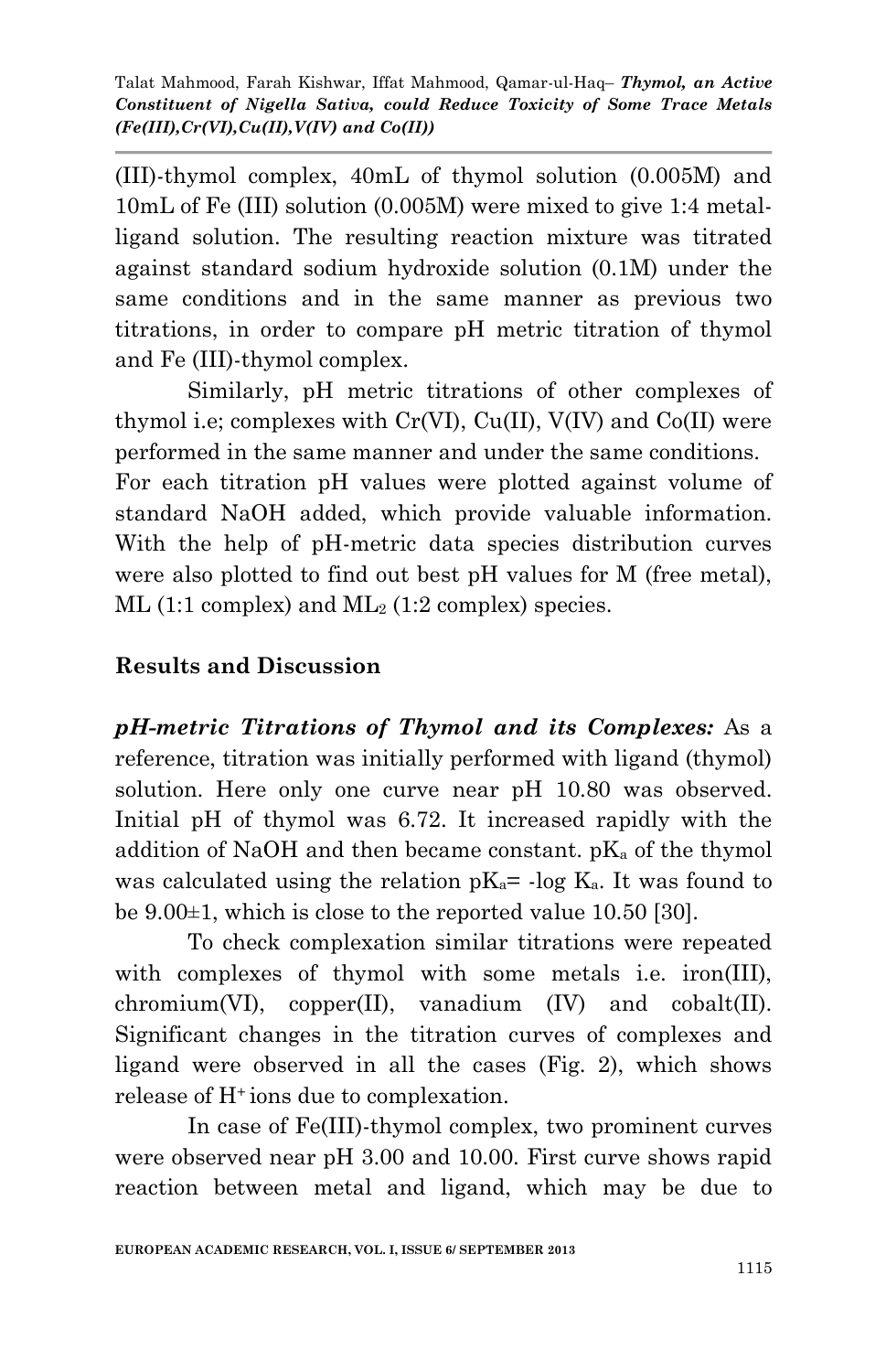formation of 1:1 metal-ligand complex (ML) and 1:2 metalligand complex (ML2) species. This curve reveals prominent complexation at low pH (pH-3.00), but as the volume of added NaOH increased a drastic change in pH was observed and the pH plot goes straight in upward direction showing unavailability of  $H^+$  ion for the neutralization. Here second curve was examined which indicates titration of excess ligand. Similarly, In Cr(VI)-thymol titration prominent difference in the titration curves of complex and ligand confirms complexation. In this case also two curves were observed, first curve starts near pH 5.50 and covers a pH range up to 8.00, and here probably maximum complex formation took place. Second curve crossed the ligand's curve and showed pH higher than the pH of ligand's curve. This indicates that complex may have some water molecules in its co-ordination sphere, which were releasing  $H^+$  ions after complex formation and those  $H^+$  ions were neutralizing by NaOH. In titration curve of Cu(II)-thymol complex a twist was observed at pH 5.80 and two curves near pH 6.50 and 9.50 were observed. First two changes may be due to formation of ML and  $ML_2$  complex species respectively, whereas the third one may be due to titration of excess ligand. In case of V(IV)-thymol complex drastic change in the titration curves of complex and ligand was observed. Here first curve starts near pH 4.00 and reveals that the complex between V(IV) and thymol is stable at low pH. ML and ML2 complex species of V(IV)-thymol complex seems to form within pH range 4.00-5.00, after which rapid increase in pH was observed with the addition of the base. Second curve was seen near pH 9.50. This curve proceed in the same manner as that of the ligand, hence it seems that this curve is due to the titration of excess ligand. In case of Co (II) -thymol complex also clear difference in titration curves of complex and ligand was observed revealing complexation. In titration curve of complex two distinct curves were observed, one near pH 8.00 and second near pH 9.00.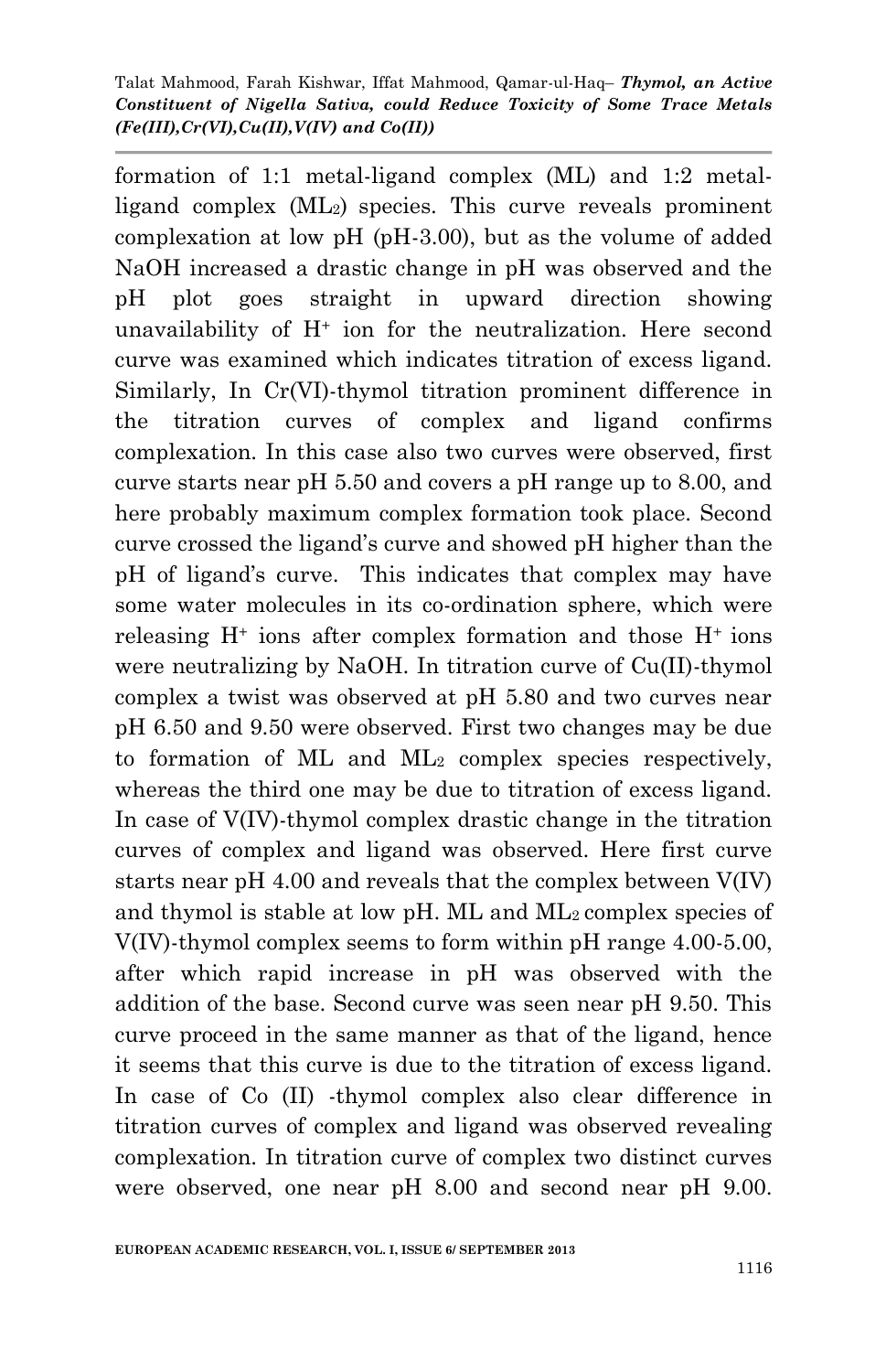These curves may be due to formation of ML and ML<sup>2</sup> species respectively (Fig. 2).

It was observed that out of all metals, Fe(III) formed complex at the lowest pH. V(IV) formed complex at moderate pH, whereas rest of the metals formed complexes at relatively higher pH. As far as stability of these complexes is concerned Fe(III) complex seems most stable, V(IV) complex seems to have moderate stability; whereas rest of the complexes were relatively of lower stabilities.

*Species Distribution Curves of Thymol Complexes:* With the help of pH-metric data, species distribution curves were plotted against pH and percent distribution of complex species. In each case two curves were obtained for complex, one for ML whereas second for ML<sup>2</sup> complex species. In case of Fe (III) thymol complex maximum ML species was probably formed near pH 3.00, whereas maximum ML<sub>2</sub> formation seems to occur near pH 6.50 (Fig.3a). The complex seems stable at low pH. Species distribution curve shows that out of all studied complexes of thymol and Fe(III) formed most stable complex.

For Cr (VI)-thymol complex, it seems from the specie distribution curve that maximum complexation of ML and ML<sup>2</sup> took place near pH 5.00 and 8.50 respectively, whereas between pH range 6.00-6.50 each specie was 50% (Fig.3b). For Cu (II) thymol complex specie distribution plot showed continuous decrease in the concentration of free metal ion with the addition of NaOH. Maximum percent distribution ML and ML<sup>2</sup> species seems to found around pH 4.00 and 7.00, whereas between pH 5.00 to 6.00 each species was 50% (Fig.3c). For V(IV)-thymol complex ML and ML<sup>2</sup> were seems maximum at pH 4.00 and 6.50 respectively (Fig.3d). The complex of Thymol with Co(II) showed 50% formation of each of the ML and ML<sup>2</sup> near pH 8.00, and their maximum formation at pH higher than 5.00 and at pH 11.00 respectively (Fig.3e).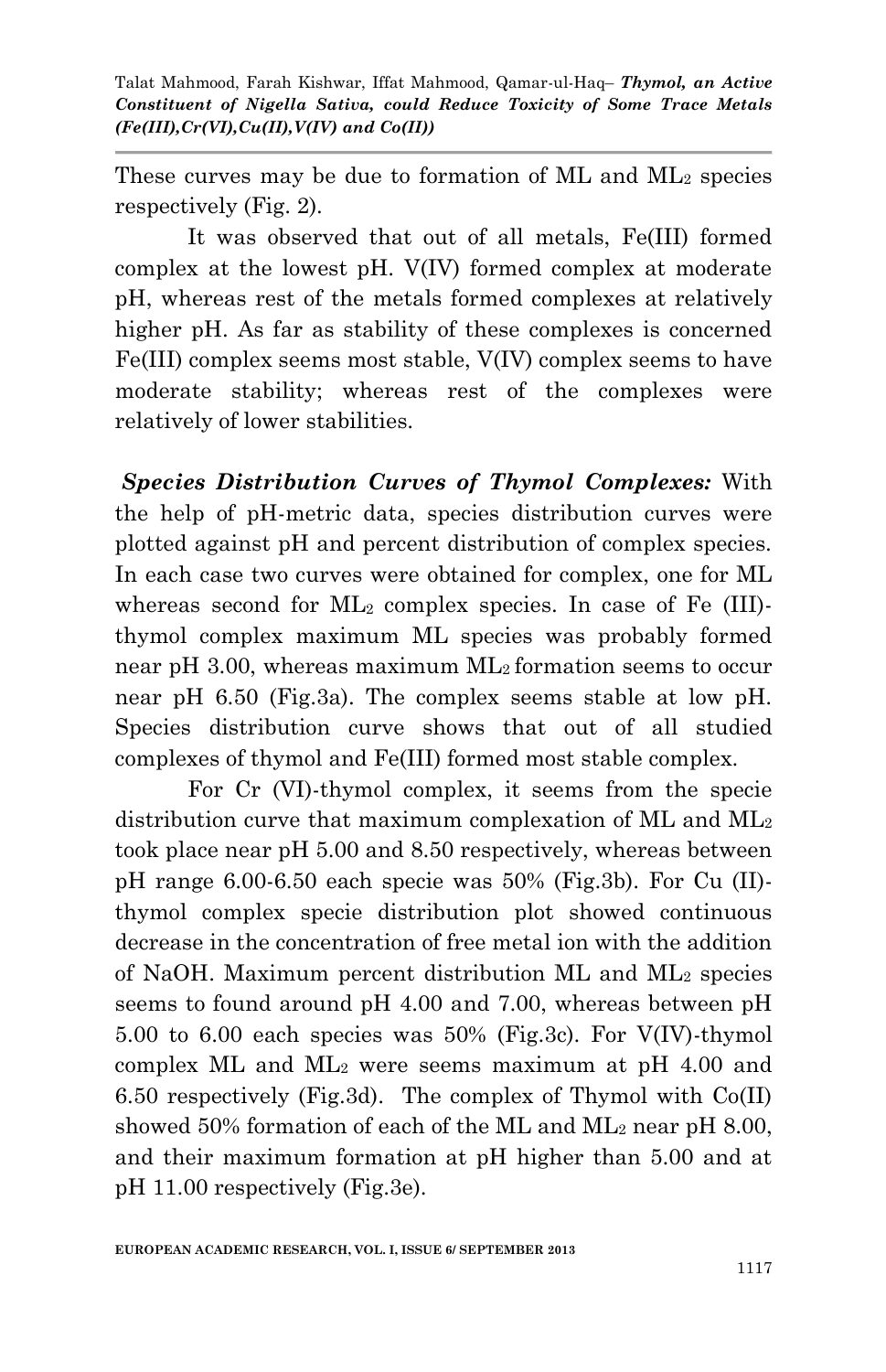## **Conclusion:**

Thymol is an active constituent of many herbs [1] including *Nigella sativa* seeds [2, 31]. This component contributes very much for most of the pharmacological properties of *N. sativa* seeds such as antioxidant, anti-tumor, anti-inflammatory, antidiabatic, antitussive and antimicrobial activities. Several researches have been carried to examine its biological properties but not much work has been carried out on its complex forming abilities with metals. Keeping this point in view present research has been carried out.

Complexation of thymol with different metals i.e. Fe(III),  $Cr(VI)$ ,  $Cu(II)$ ,  $V(IV)$  and  $Co(II)$  was investigated by pH-metry. The study revealed that thymol successfully forms complexes with all metals. It was observed that out of above mentioned metals Fe(III) and V(IV) forms relatively stable complexes with thymol. Moreover, these metals formed complexes at lower pH as compared to rest of the metals.  $pK_a$  of thymol was also determined.

As we know that all metals studied in present research are required in trace quantities for the human body and their excess results in heavy metal toxicity which can cause a wide range of problems. From present research it is concluded that in case of toxicity caused by any of above mentioned metals thymol could be helpful in removing them from the body. Thymol could eliminate these metals from the body either by forming complexes with them or by converting the metals into their reduced form. In first case metals after complex formation become unable to absorb in the body whereas in the later case being anti-oxidant thymol converts toxic forms of metals in harmless and useful forms, for example Fe (III) to Fe (II), Cr (VI) to Cr (III) etc. These reduced forms are needed by the body to perform different vital roles [32]. Furthermore, this way of treatment could be much safer than others, such as chelation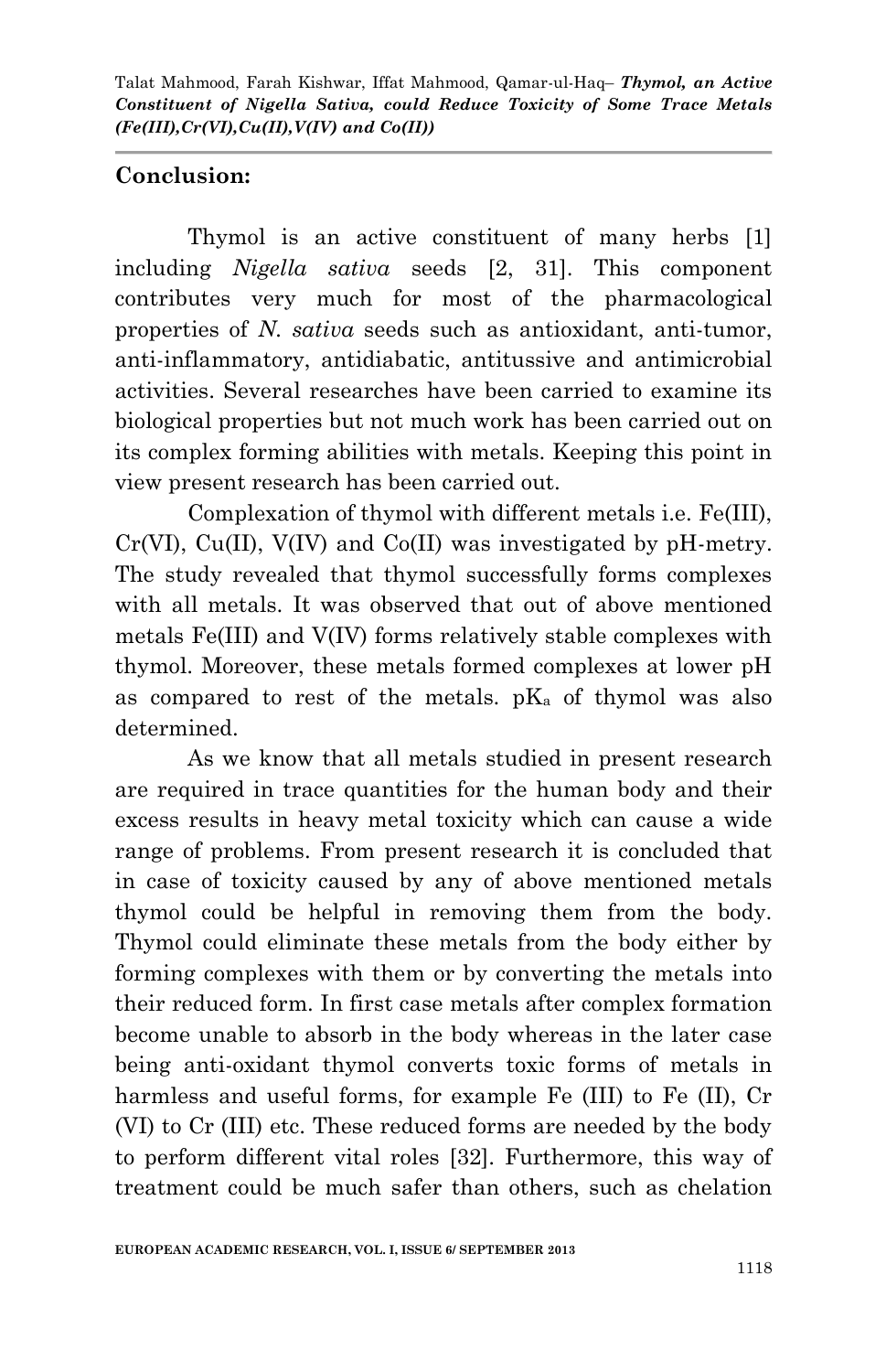therapy which may produce dangerous side effects [33, 34]. It was concluded that in addition to thymoquinone, which is another active constituent of *Nigella sativa* and has been reported to possess the same ability [35], thymol could also be used as a chelator in chelation therapy instead of drugs which are used in this technique and are potentially toxic [36]**.**

**Table 1. Recommended dietary allowances (RDA), adequate intakes (AI) and tolerable upper intakes levels (UL) of some trace elements for adults.**

| Parameters | Fe     | $_{Cr}$       | Cи            |               | Co            |
|------------|--------|---------------|---------------|---------------|---------------|
|            | mg/day | $(\mu g/day)$ | $(\mu g/day)$ | $(\mu g/day)$ | $(\mu g/day)$ |
| <b>RDA</b> | 8-18   |               | 700-900       | 20-30         | $5-8$         |
| AI         |        | 25-35         |               | -             |               |
| UL         | 45     |               | 10,000        | 18,000        |               |



**Fig. 1. Structure of thymol**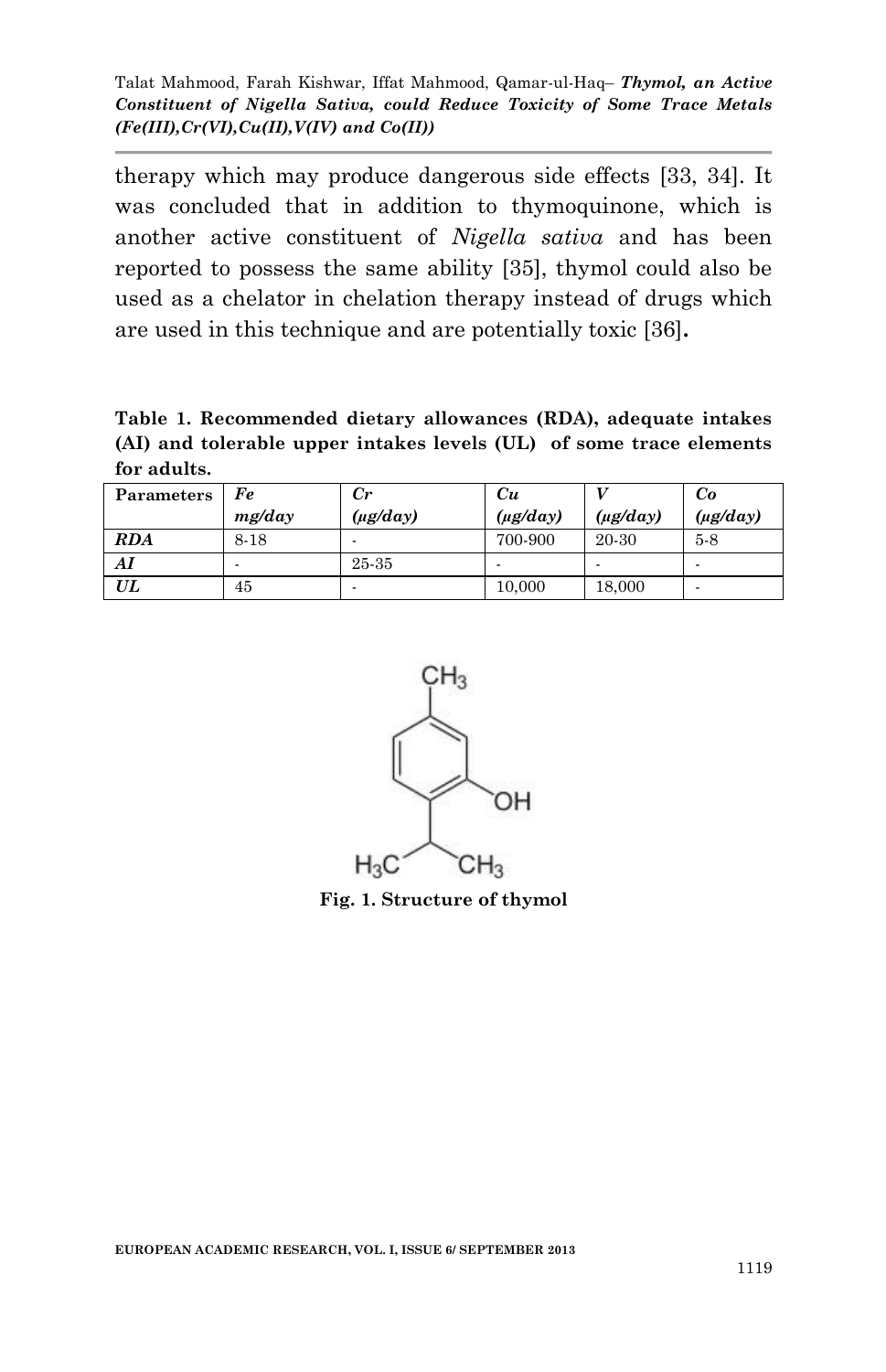

**Fig. 2. pH curves of thymol and its complexes**

L = Thymol,  $C_1$ = Fe(III)-thymol complex,  $C_2$ = Cr(VI)-thymol complex,  $C_3$ = Cu(II)-thymol complex,

 $C_4$ = V(IV)-thymol complex,  $C_5$ = Co(II)-thymol complex.



#### **Fig. 3. Species distribution curves**



10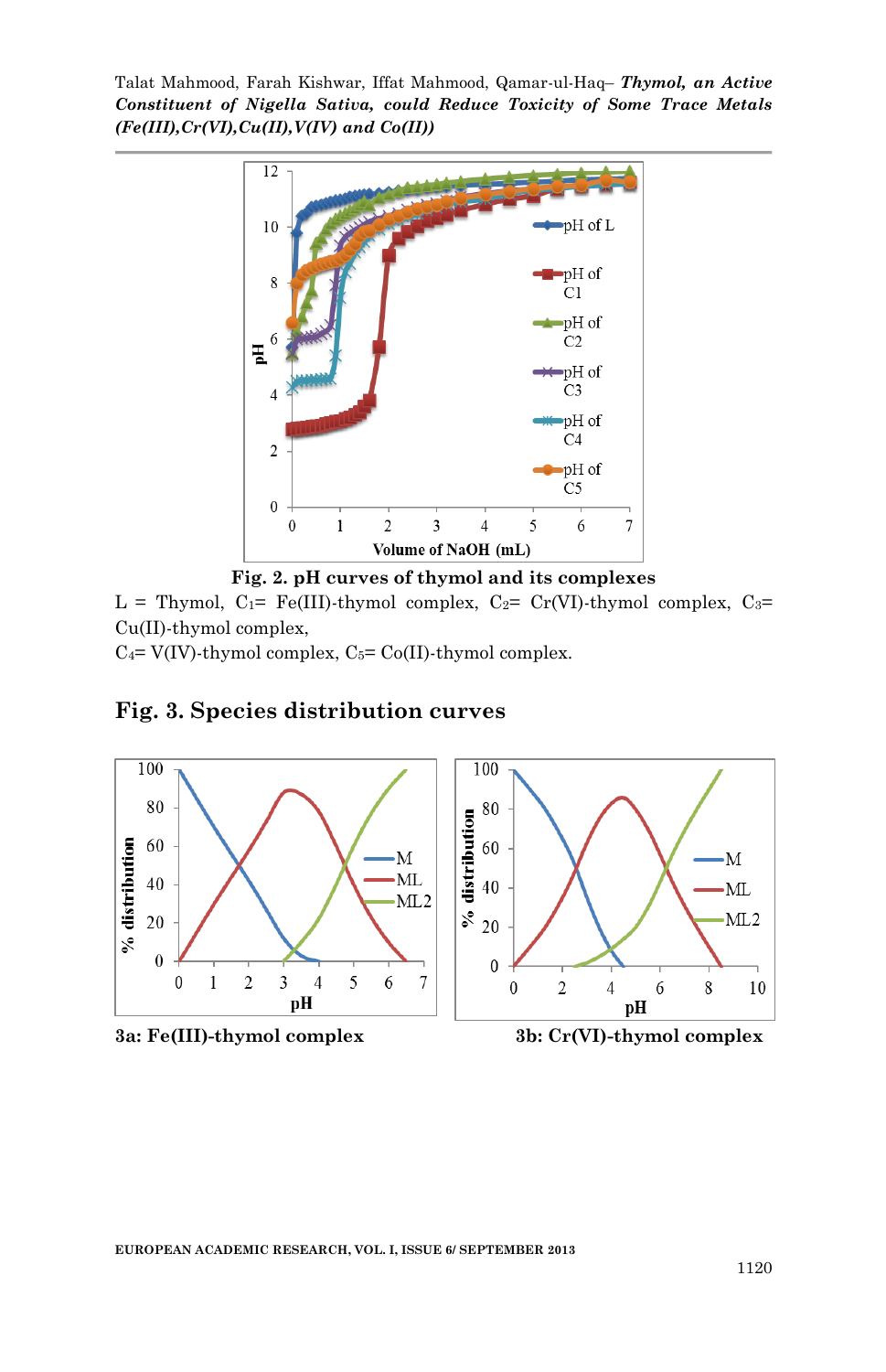Talat Mahmood, Farah Kishwar, Iffat Mahmood, Qamar-ul-Haq– *Thymol, an Active Constituent of Nigella Sativa, could Reduce Toxicity of Some Trace Metals (Fe(III),Cr(VI),Cu(II),V(IV) and Co(II))*





**3e: Co(II)-thymol complex**

#### **BIBLIOGRAPHY:**

- 1. Morrison, R.T. and R.N. Boyd. 2003. *Organic Chemistry*. 6th edition. New Delhi, India: Prentice Hall of India Private Limited.
- 2. Al-Saleh, A.I., G. Billedo, and I.I. Al-Doush. 2006. "Levels of Selenium, DL-α-tocopherol, DL-γ- tocopherol, all-transretinol, thymoquinone and thymol in different brands of *Nigella sativa* seeds." *Journal of Food Composition and Analysis* 19(2-3): 167-175.
- 3. Ghosheh, O.A. A.A. Houdi, and P.A. Crooks. 1999. "High performance liquid chromatographic analysis of the pharmacologically active quinones and related compoundsin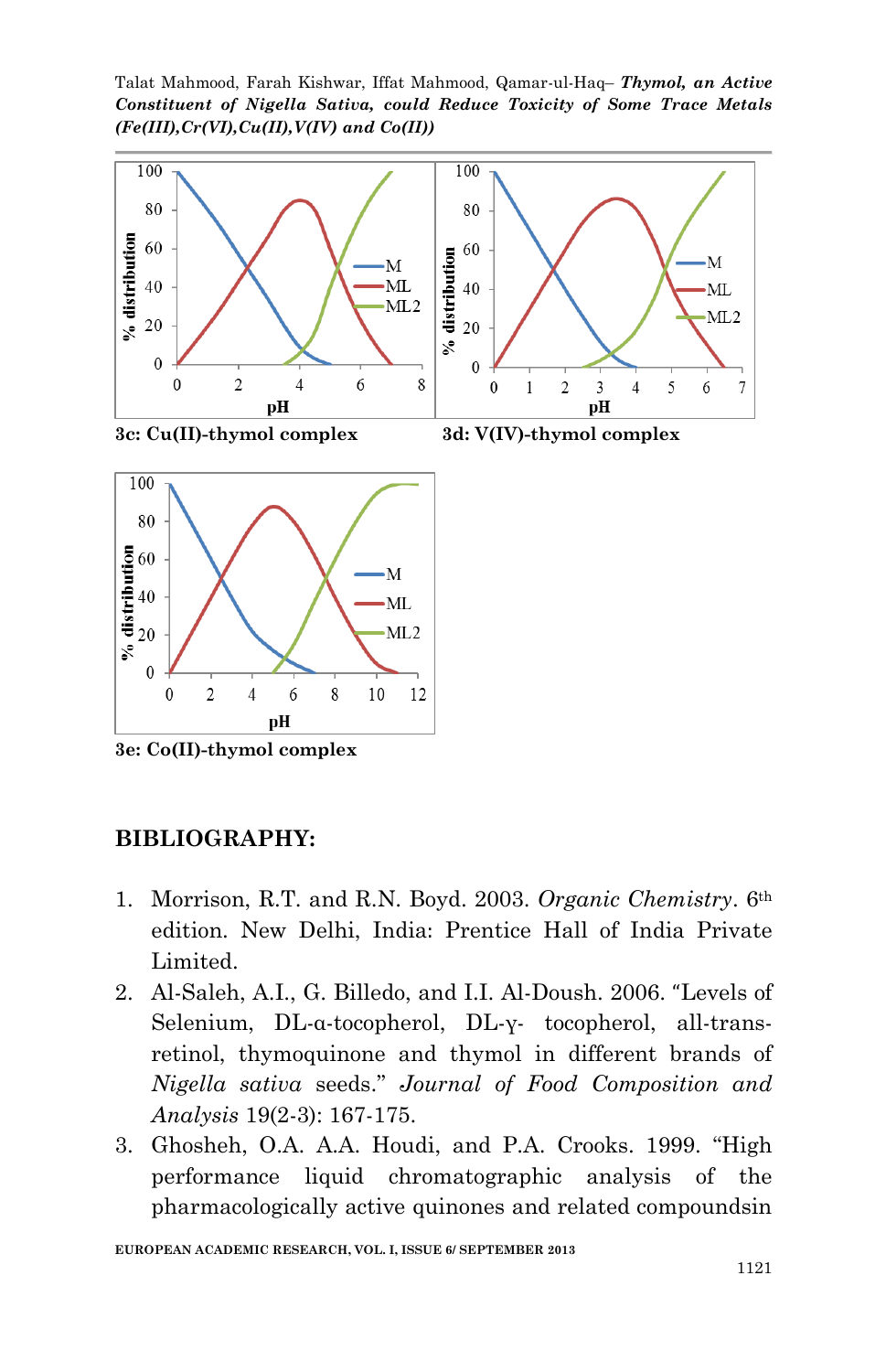the oil of the black seed (*Nigella sativa L*.*)*." *Journal of Pharmaceutical and Biomedical Analysis* 19(5):757- 62.

- 4. Kruk, I., T. Michalska, K. Lichszteld, A. Kladna and H.Y. Aboul-Enein. 2000. "The effect of thymol and its and its derivatives on reaction generating reactive oxygen species**."** *Chemosphere* 41(7): 1059–1064.
- 5. Bourgou, S., A. Pichette, B. Marzouk, and J. Legault 2010. "Bioactivities of black cumin essential oil and its main terpenes from Tunisia." *South African Journal of Botany* 76(2): 210-216.
- 6. Salman, M.T., R.A. Khan and I. Shukla. 2008. "Seed oil against multi-drug resistant bacteria from clinical isolates." *Natural Product Radiance* 7(1): 10-14.
- 7. Sidkey, N.M., E.M. Desoukey, M.S. Ammar and W.M. Hussein. 2000. *Al-Azhar Journal of Pharmaceutical Sciences* 26: 40.
- 8. Karapinar, M. and S.E. Aktug. 1987. "Sensitivity of some common food-poisoning bacteria to thyme, mint and bay leaves." *International Journal of Food Microbiology* 3(6):349-354.
- 9. Marsik, P., L. Kokoska, P.Landa, A. Nepovim, P. Soudek and T. Vanek. 2005. "In vitro inhibitory effects of thymol and quinones of *Nigella sativa* seeds on cyclooxygenase-1 and -2-catalyzed prostaglandin E2 biosyntheses." *Planta Medica* 71(8): 739-42.
- 10. Mezzoug, N., Elhadri, A., Dallouh, A., Amkiss, S., Skali, N.S., Abrini, J., Zhiri, A., Baudoux, D., Diallo, B., El Jaziri, M. and Idaomar, M. 2007. "Investigation of the mutagenic and antimutagenic effects of Origanum compactum essential oil and some of its constituents." *Mutation Research* 629(2):100-10.
- 11. [Andersen, A.](http://www.ncbi.nlm.nih.gov/pubmed?term=Andersen%20A%5BAuthor%5D&cauthor=true&cauthor_uid=16835130) 2006. "Final report on the safety assessment of sodium p-chloro-m-cresol, p- chloro-m-cresol, chlorothymol, mixed cresols, m-cresol, o-cresol, p-cresol, isopropyl cresols,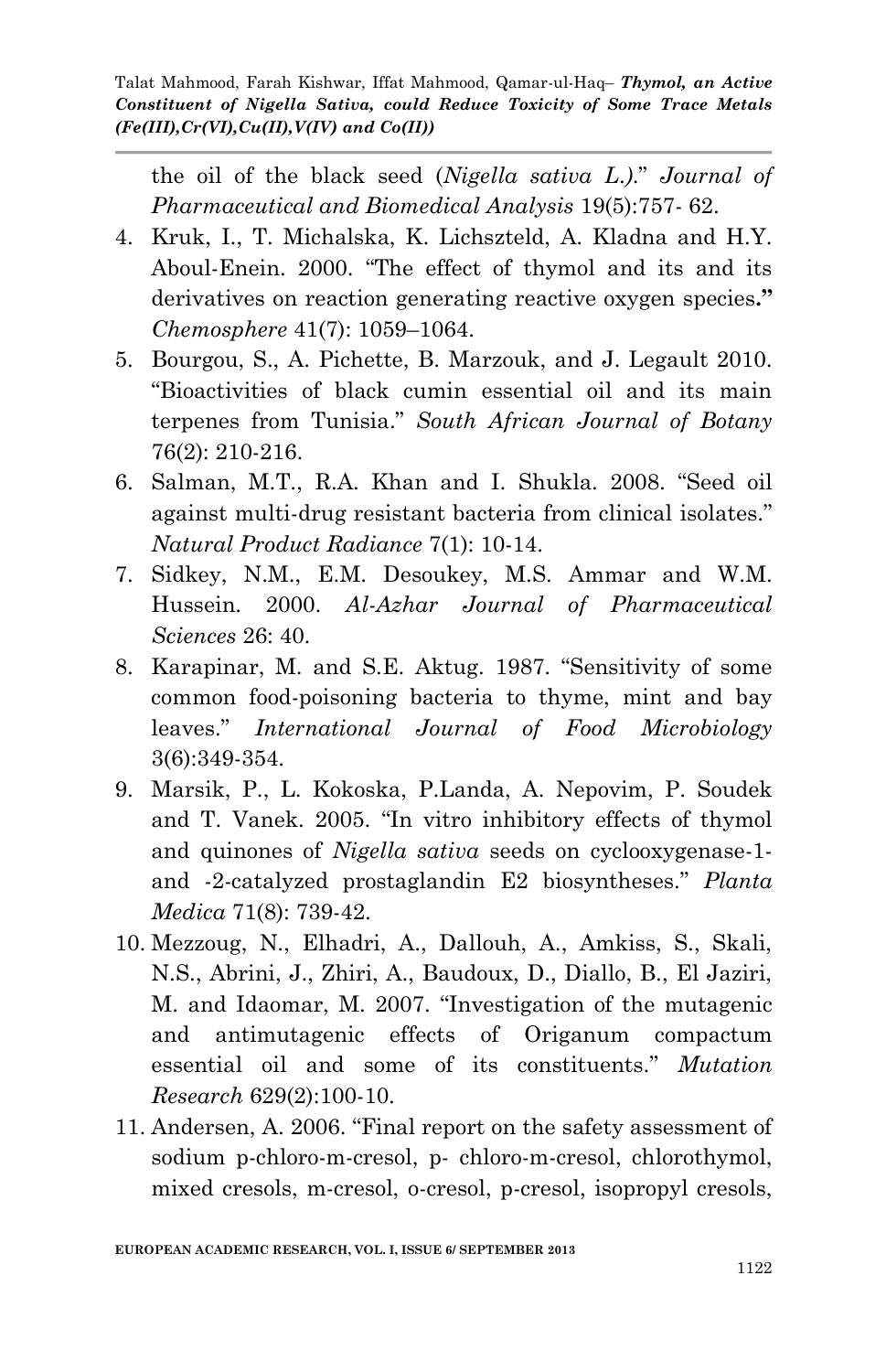thymol, o-cymen-5-ol, and carvacrol." *Int J Toxicol* 25(1): 29- 127.

- 12. Ahmad, A., Khan, A., Yousuf, S., Khan, L.A. and Manzoor, N. 2010. "Proton translocating ATPase mediated fungicidal activity of eugenol and thymol." *Fitoterapia* 81(8): 1157- 1162.
- 13. Michelitsch, A., Rittmannsberger, A., Huefner, A., Rueckert, U. and Likussar, W. 2004. "Determination of isopropylmethylphenols in black seed oil by differential pulse voltammetry." *Phytochemical Analysis* 15(5): 320-4.
- 14. Eleanor, N.W. and Sharon, R.R. 2002. *Understanding Nutrition*. 9th edition. Wadsworth, USA.
- 15. Sharpe, A.G. 1996. *Inorganic Chemistry*. 3rd edition, Longman Singapore Publishers Pte Ltd.
- 16. Lori, A.S. and Mary, B.G. 2003. *Nutrition: Science and Applications.* 4th edition. John Wiley & Sons, Inc.
- 17. Hellerstein, M.K. 1998. "Is chromium supplementation effective in managing type II diabetes?" *Nutr Rev*. 56(10): 302-306.
- 18. Mertz, W. 1998. "Interaction of chromium with insulin: a progress report." *Nutr. Rev*. 56(6): 174-7.
- 19. Linder, M.C. and Hazegh-Azam, M. 1996. "Copper biochemistry and molecular biology." *Am. J. Clin. Nutr*., 63(5): 797S-811S.
- 20. Uauy, R., Olivers, M., Gonzalez, M. 1998. *Am. J. Clin. Nutr*., 1998, 67, 952S.
- 21. Cotton, F.A. and Wilkinson, G. 1988. *Advanced Inorganic Chemistry*. 5th edition. John Wiley & Sons.
- 22. Baron, E.J. 2000. *Inorg. Biochem*., 80, 1.
- 23. Shane, B. 2000. "Folic Acid, Vitamin B-12, and Vitamin B-6." In *Biochemical and Physiological Aspects of Human Nutrition*, edited by M. Stipanuk, Philadelphia, W.B. Saunders Co.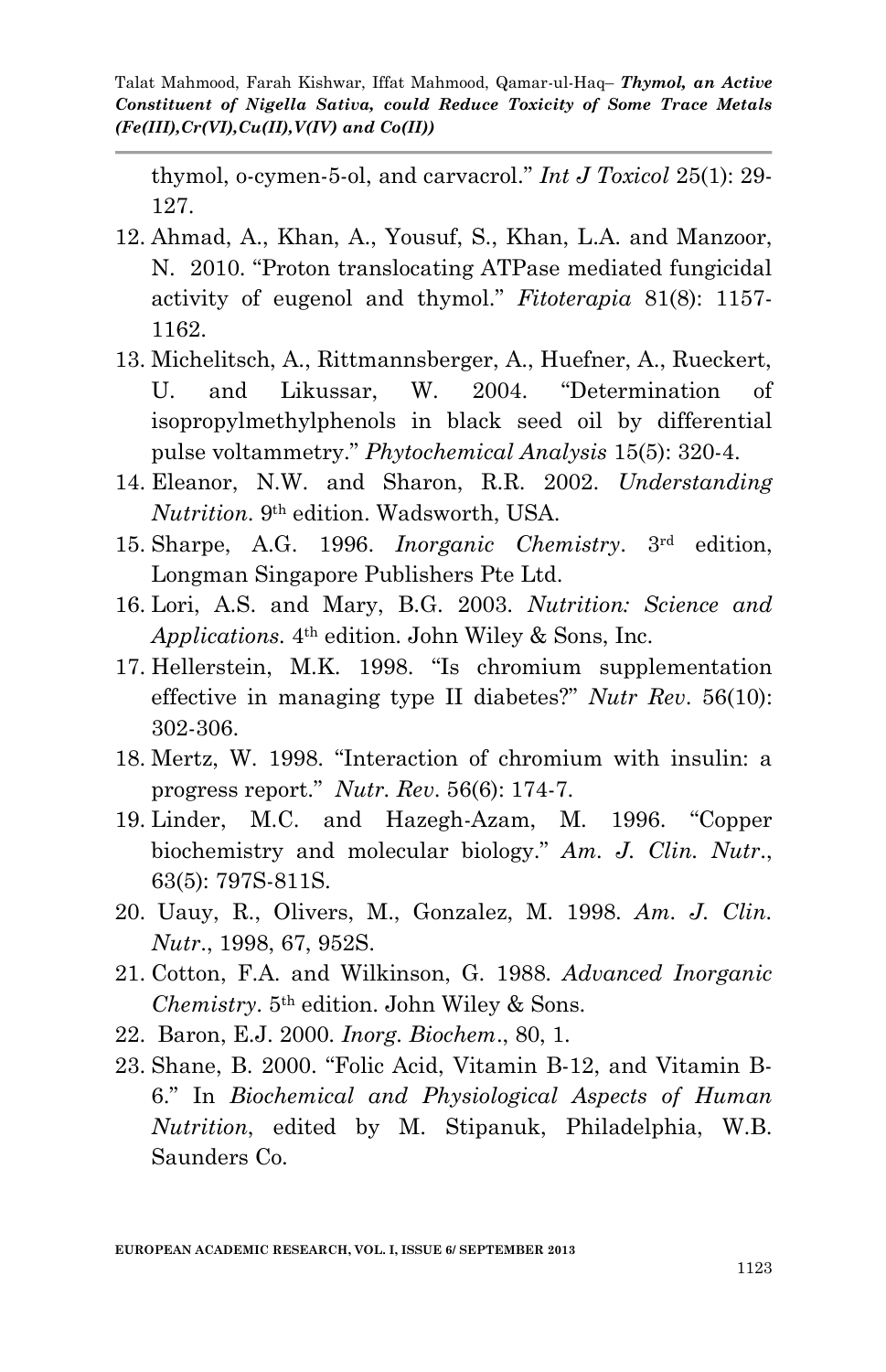- 24. Smolin, L.A. and Grosvenor, M.B. 2007. *Nutrition: Science and Applications*. John Wiley & Sons, Inc.
- 25. Bartfay, W.J. et al. 2000. "Cytotoxic aldehyde generation in heart following acute iron loading." *Journal of Trace Elements in Medicine and Biology* 14: 14-20.
- 26. Klipstein-Grobusch, K. et al. 1999. "Dietry iron and risk of myocardial infarction in the Rotterdam Study." *American Journal of Epidemiology* 149: 421- 428.
- 27. Stoecker, B.J. 1999. "Chromium." In *Nutrition in Health and Disease,* edited by M. Shils, , Olson, J.A., Shike, M. and Ross, A.C. 9th ed., 277-282. Baltimore: Willams and Wilkins.
- 28. Thompson, K.H. and Orvig, C. Vanadium Compounds in the Treatment of Diabetes. *Metal Ions Biol. Syst*. (2004). 41: 221.
- 29. Food and Nutrition Board, Institute of Medicine. 1998. *Vitamin B12*. *Dietary Reference Intakes: Thiamin, Riboflavin Niacin, Vitamin B-6, Vitamin B-12, Pantothenic Acid, Biotin, and Choline*, Washington D.C., National Academy Press 306-356.
- 30. Brown, W.B., Campbell, M.K. and Farrell, S.O. 2010. *Introduction to General, Organic and Biochemistry*. 9th ed. Belmont, USA 390.
- 31. Benkaci-Ali, F., Baalioumer, A., Wathelet, J.P. and Marlier, M. 2010. "Chemical composition of volatile oils from Algerian *Nigella sativa L*. seeds." *Journal of Essential Oil Research* 22(4): 318-322.
- 32. Khan, I.A.T. and Fatima, N. 2006. "Black seeds (*Nigella sativa*) – A source of iron and antioxidants." *Int. J. Biol. Biotech* 3: 151-155.
- 33. Bridges, S. 2006. "The promise of chelation." *Mothering* 54- 61.
- 34. Marsha D. F. 1996. "Heavy Metals." In *Emergency Medicine- A Comprehensive Review*, edited by Tintinalli, J.E., Ruiz, E., and Krome, R.L. 4th edition.